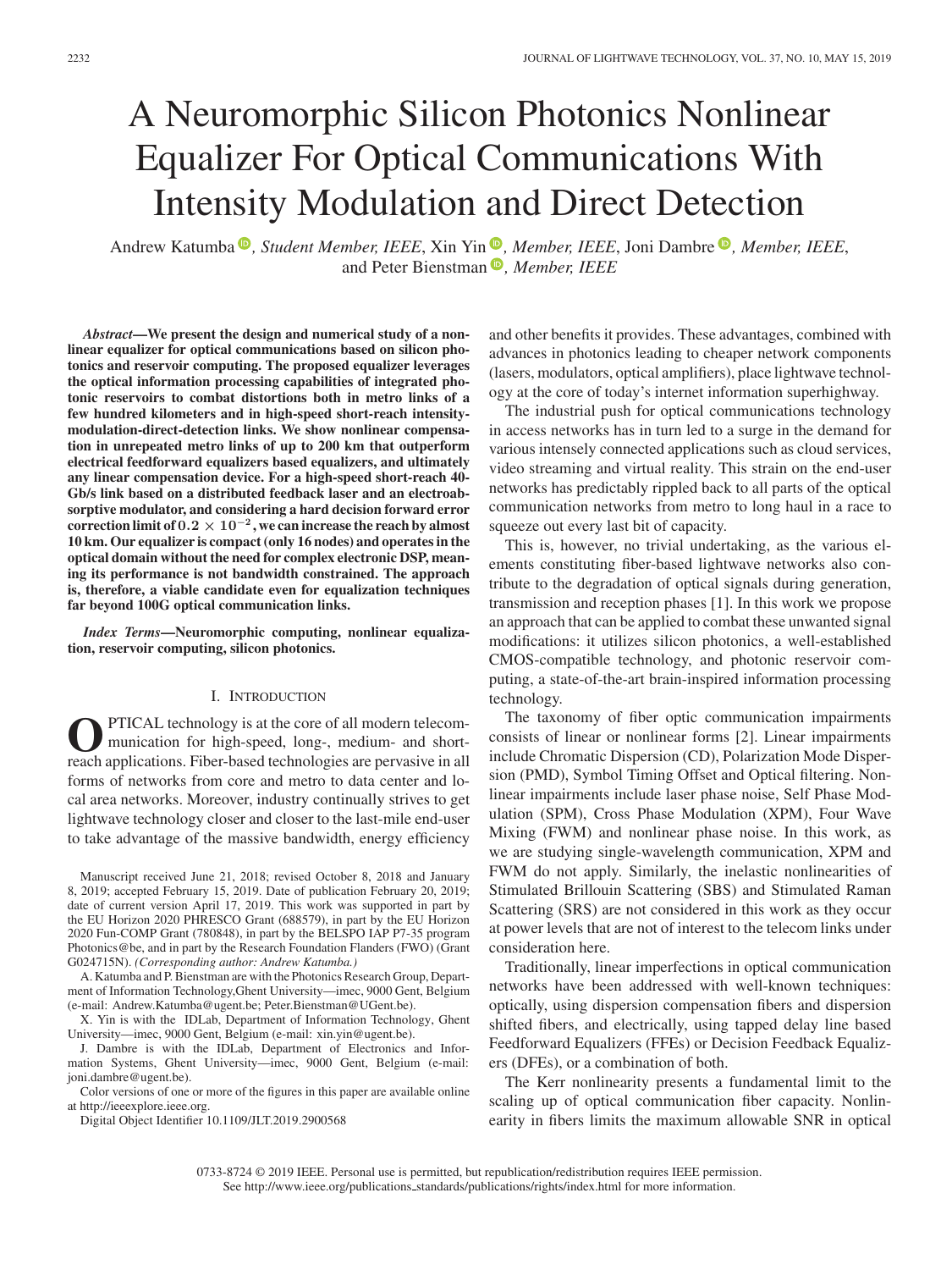communication links. As a result, numerous optical and digital nonlinearity mitigation techniques have been studied to surmount this limit. Digital Backpropagation (DBP), typically implemented on DSP chips, combats both linear and nonlinear impairments by solving the inverse NLSE to estimate the transmitted signal [3]. However, DBP is resource intensive and complex to implement for practical applications. Nonlinear Volterra series equalizers (V-NLEs) model fiber nonlinearities as a series of Volterra kernels which are then inverted to undo the distortions to the transmitted signal. V-NLEs are easier to implement and more computationally efficient than DBP, especially for intrachannel applications [4], but are still quite resource-demanding. Commercially, these two DSP-based nonlinear compensation techniques dominate all other forms. Optically, nonlinearity mitigation has successfully been demonstrated using optical phase conjugation (OPC), where a single optoelectronic component is inserted in the center of the transmission line to invert the polarity of the dispersion and nonlinearity parameters from the first phase of the transmission [5], such that they are compensated for in the 2nd part of the link. However, the placement of the OPC node limits network design flexibility and puts restrictions on the expected dispersion and power evolution profiles. Phase-conjugated twin wave (PCTW) is a more recent technique that offers a low complexity (simpler DSP), and is an effective solution for optical nonlinearity mitigation [6]. It is however coupled to reduced spectral efficiency (SE) because of the extra overhead to transmit the phase conjugated copy of the transmitted signal. Another set of digital approaches for nonlinear compensation is based on machine learning techniques. Some popular implementations are based on Artificial Neural Networks (ANNs) ([7]) and Support Vector Machines (SVMs) ([8], [9]). In [10] techniques based on nonlinear state-space based Bayesian filtering and Gaussian Mixture Models (GMMs) are presented. A more recent study of a photonic machine learning implementation for signal recovery in optical communications can be found in [11].

The advent of coherent optical communications for 100G and beyond has further pushed the reliance on DSP technology as these networks almost exclusively rely on the DSP for their linear and nonlinear impairment mitigation, as well as a plethora of other receiver-side post-processing tasks. Lately, the same DSPs (typically with some reduction in complexity) have been used to implement various functions in IM-DD links for highspeed short reach-applications involving PAM-4 and DMT such as in [12] and [13]. But, as we alluded to earlier, DSPs are notoriously power hungry and their design complexity has been growing steadily, especially in a bid to keep the wall plug efficiency within manageable limits. As a consequence, there is a lot of interest in solutions that seek to either entirely replace DSP functions (DSP-less) or simplify the complexity of the task that has to be solved by the DSP chip for both coherent and IM-DD optical communications systems.

In this paper, we propose a novel signal equalizer to undo both impairments in optical communication networks based on reservoir computing and study its performance in IM-DD links. Our approach operates in the optical domain meaning, that it is very fast, compact (only 16 nodes on a footprint of  $\approx 16$  mm<sup>2</sup>) and energy efficient. Additionally being CMOS-compatible means that we can take advantages of CMOS mass production benefits for scaling. Moreover it can easily be co-integrated with receiver electronics via monolithic photonic-electronic co-integration in, for example, a transceiver module.

The rest of this paper is structured as follows. In Section II, we describe reservoir computing in more detail. Then, in Section III, we explain the general simulation setup, training details and machine learning techniques used in the study. This is followed by a presentation and discussion of results for metro and shortreach applications in Section IV. We provide a summary of results and a conclusion in Section V.

#### II. PHOTONIC RESERVOIR COMPUTING

Reservoir Computing (RC) is a brain-inpired non-Von-Neumann analog computing approach that relies on the information processing capabilities of certain physical systems [14]– [16]. Initially invented as a software technique for processing temporal data on digital computers, reservoir computing has evolved into a computationally versatile platform capable of tackling a wide range of tasks. It excels at tackling tasks that involve sequential data such as speech recognition and time series prediction. A key extension to reservoir computing is implementing the reservoir in hardware [17]. Examples of RC implemented in mechanical systems, memristive systems, atomic switch networks, boolean logic elements and photonics as substrates can be found in [18]–[22].

The RC system consists of three basic parts: an input layer which couples the input signal into a nonlinear dynamical system, "the reservoir" (i.e. the recurrent neural network, which is kept untrained) and finally the output layer that typically linearly combines the states of the reservoir to provide the timedependent output signal [17]. An illustration of this architecture is given in Fig. 1.

The way to apply the RC approach to solve a particular task typically takes the form of setting it up as a supervised machine learning (linear regression) problem. Known labeled data (training examples) is used to train the weights to compute the output (the readout) that is typically a linear combination of the recorded signals at each reservoir node. These weights are then stored and used to generate the output signal for future input signal sequences. RC systems are fast to train and have shown state-of-the-art performance on time-dependent data (such as speech recognition, nonlinear channel equalization, robot control, time series prediction, financial forecasting, handwriting recognition, etc.) on a range of complex tasks [17].

Experimental demonstrations of photonic reservoirs routinely achieve state-of-the-art performance on various information processing tasks. Implementations based on a single nonlinear node with a delayed feedback architecture can be found in [23]–[28], while integrated photonic reservoirs have been investigated experimentally and numerically in [21], [29]–[32].

Passive photonic reservoirs are a more recent invention in which the input signal propagates through a passive linear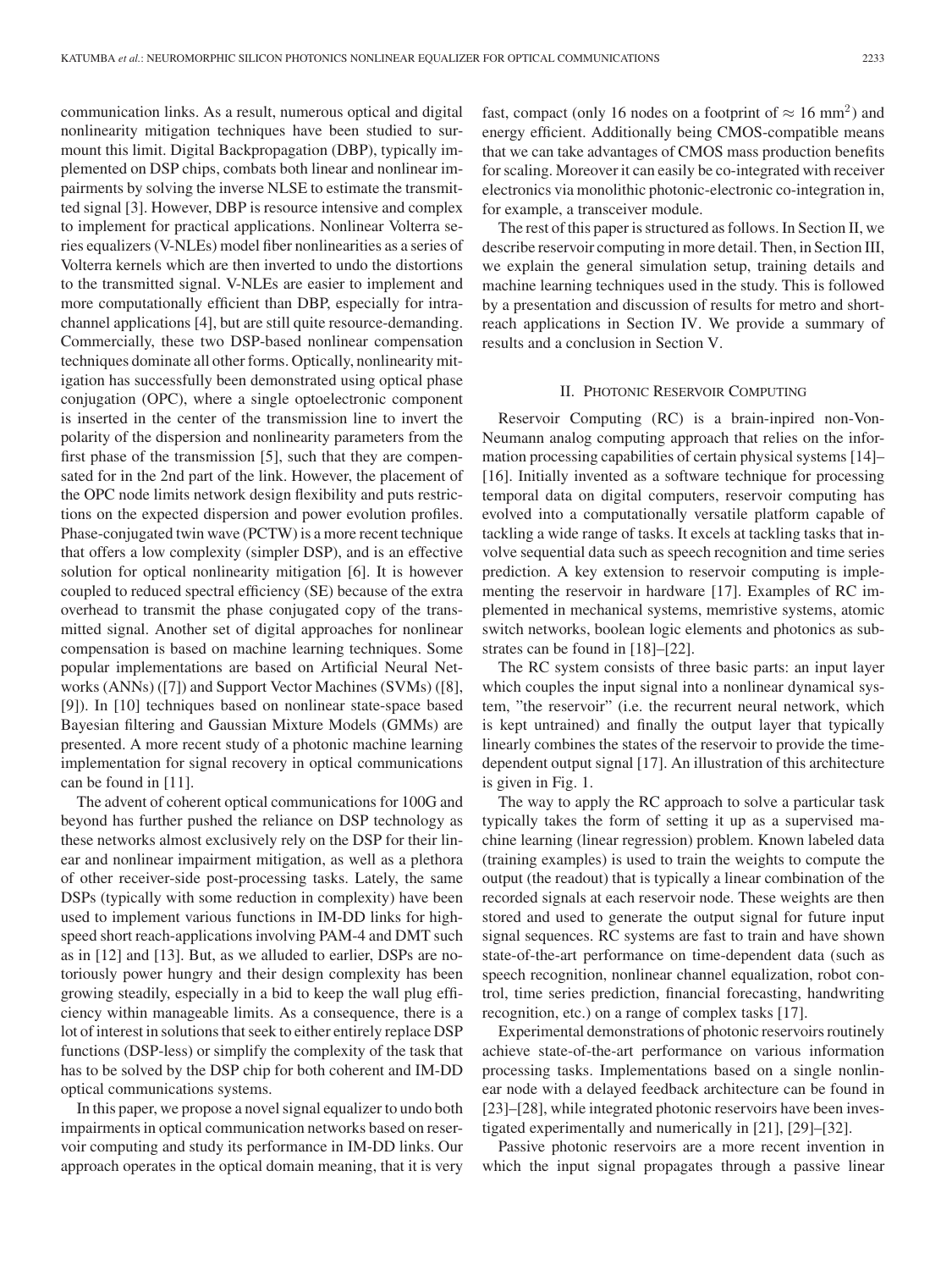

Fig. 1. Layout of the photonic reservoir computing setup as is used in this work for impairment removal. The input signal is a distorted non-return-to-zero onoff-keying (NRZ-OOK) signal that has traversed a fiber optic link, the integrated photonics reservoir is composed 16 nodes arranged in a swirl topology and the reservoir states are recorded at each node with aid of a photodetector. These states are then recorded and used to train a set of weights that represent the readout function that generates the final output signal. Note that in the reservoir, the numbered lightlight blue circles  $(n<sub>i</sub>)$  are the nodes in the reservoir and in this architecture are the locations where states are combined and split, and also serve as the input and detection points.

photonic network, i.e., one without amplification or nonlinear elements. The required nonlinearity is introduced at the readout point, typically with a photodetector [23], [32]. The photonic reservoir computing equalizer in this work is based on the passive integrated reservoir design that was introduced in [32]. Apart from simplicity from a fabrication point-of-view, a further advantage of such a passive architecture is the reduced power consumption, since the computation itself does not require external energy. As in [32], the reservoir nodes are laid out in a swirl topology to satisfy planarity constraints of the CMOS SOI platform while allowing for a reasonable mixing of the input signals. Physically, the linear network part of the reservoir considered in this work is composed of delay lines made up of strip waveguides (in actual designs there are sometimes folded into spiral shape for compactness) interconnected by Multimode Interference (MMI) couplers, all well-known robust components ubiquitous in integrated photonic circuits. Note that we define the interconnection delay as the time it takes to for light to propagate between any two nodes (or to travel across any delay line). A schematic of 16-node photonic swirl reservoir is shown in Fig. 1.

In discretized time, the passive reservoir state update equation can be generalized as:

$$
\vec{x}[k+1] = \mathbf{W}_{res}\vec{x}[k] + \vec{w}_{in}(\vec{u}[k+1] + u_{bias}) \tag{1}
$$

where  $\vec{u}$  is the input to the reservoir and  $u_{bias}$  is a fixed scalar bias applied to the inputs of the reservoir. For an N-node reservoir,  $W_{res}$  is an  $N \times N$  matrix representing the interconnections between reservoir components taking into account splitting ratios and losses, with phases drawn from a random uniform distribution on  $[-\pi, \pi]$ ,  $U(-\pi, \pi)$ .  $\vec{w}_{in}$  is an N-dimensional column vector whose elements are nonzero for each active input node. These input weights are similarly chosen from  $U(-\pi, \pi)$  [33].

Another way of looking at the system described by Eq. (1) is that the reservoir acts as a non-linear filter which preprocesses the data such that it gets transformed into a higher-dimensional space, where the signals can be more easily classified using a linear classifier. Indeed, injecting a signal in the input port of the reservoir will result at each of the nodes in a complicated interferometric mixing of copies of the input signal with different intensities and different delays corresponding to the different paths in the reservoir between the input and that output node. These signals are then non-linearly coupled through the action of the detector, which transforms complex-valued amplitudes into real-valued intensities. By taking suitable linear combinations of the signals at each node, the system can be trained in such a way as to minimise the difference between the output of the reservoir and the original, unperturbed bitstream at the beginning of the link. More details about reservoir computing can be found in [32].

Our previous work in [32] experimentally verifies that a passive integrated photonic reservoir can yield error-free performance on the header recognition task for headers up to 3 bits in length, as well as on a number of digital optical bit level manipulations that could be useful for various telecommunications tasks such as parity, coding, etc.

Here, we present an equalizer implemented using an integrated photonics reservoir computing (PhRC) system. Conceptually, the PRhC equalizer is a high-dimensional complex nonlinear filter that acts in the optical domain to undo distortions. As the the reservoir has memory, it combines delayed versions of the input signal (similar to a tapped filter) and additionally performs a nonlinear transformation of the input signal (which is necessary for creating rich nonlinear combinations of delayed versions of the input signal) that can be used to combat distortions such as those induced by SPM and CD.

The integrated PhRC equalizer will naturally benefit from the advantages of the CMOS platform in terms of scalability and energy efficiency. The design is flexible and can be applied to virtually all sorts of links without limit in terms of required bandwidth. Designing a 40 Gb/s or a 400 Gb/s equalizer is a matter of changing the internal timescale of the reservoir (set by the length of the delay lines); the ultimate limit lies in the readout electronics, making the PhRC equalizer a future-proof option to signal equalization. Once deployed, the equalizer can easily be retrained in the field (on demand or on a schedule) to adapt to the link conditions. The PhRC equalizer could also be deployed just before a DSP to reduce the computational load associated with cleaning up severely distorted signals. We will show numerical simulations of the equalizer operating under various conditions for realistic fibre optical links using the resulting Bit Error Error Rate as the performance metric.

#### III. SIMULATION SETUP AND METHODOLOGY

We focus on designing PhRC equalizers for metro and shortreach optical communications links. The optical communication links were set up in VPI Transmission Maker v9.8 software. The setup used for the metro link is given in Figure 2 while for the high-speed short-reach links Figure 7 was used. VPI software incorporates a wealth of validated models of transmitter and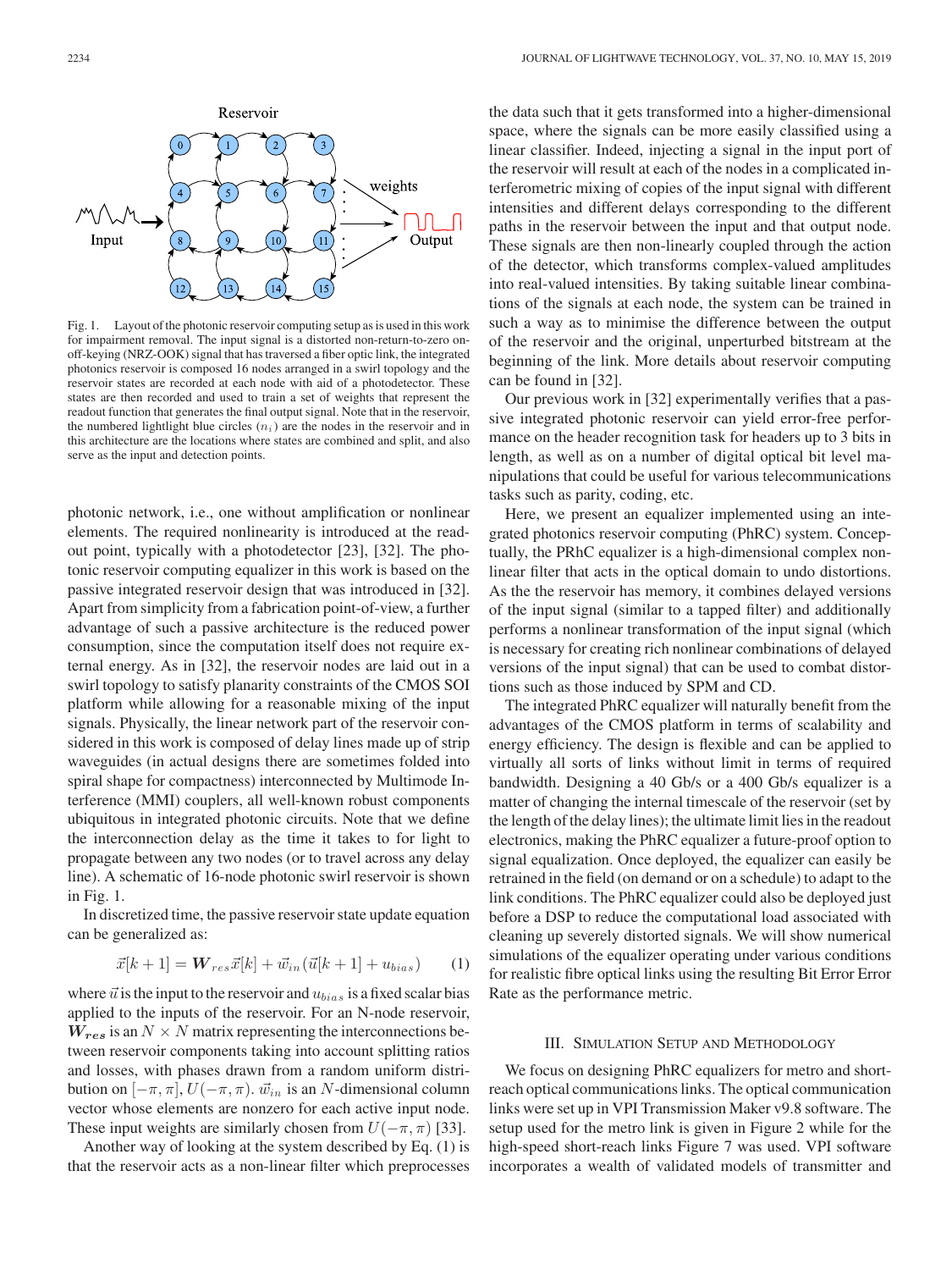

Fig. 2. Schematic representation of the simulation setup to generate data for the signal equalization task. The input pseudo-random bit sequence (PRBS) signal is modulated onto a laser signal, transmitted over a fiber link, amplified and filtered, after which the field of the optical signal is saved to file to be used as input to the photonic reservoir simulation model. OBPF - Optical band pass filter.

TABLE I KEY PARAMETERS FOR SSMF USED IN TRANSMISSION SIMULATIONS

| Value                 | Units                                         |
|-----------------------|-----------------------------------------------|
| 0.2                   | dB/km                                         |
|                       | $s/m^2$                                       |
| $0.08 \times 10^{3}$  | $\frac{\text{s}}{\text{m}^2/\text{W}}$        |
| $2.6 \times 10^{-20}$ |                                               |
|                       | m <sup>2</sup>                                |
|                       | $16 \times 10^{-6}$<br>$80.0 \times 10^{-12}$ |

receiver components as well as implementations of all signal degradation mechanisms encountered as signals traverse optical telecom links. Standard single-mode fiber (SSMF) was used in all cases with parameters given in Table I.

After traversing the link, the electric field of the signal was recorded and saved offline, to be processed by the numerical circuit level model of the passive integrated photonics reservoir. In an experimental setup, this coupling from the fiber into the reservoir chip could for example be achieved using fiber-tochip grating couplers. We should mention that, as we operate in a single polarization (Transverse Electric (TE) in this case), a polarization controller component is inserted just before the reservoir chip to ensure maximum transmission. The simulation model was built with custom time-domain circuit simulation scripts based on the Caphe software [34]. In all cases a  $4 \times 4$ (16-node) reservoir architecture was used to generate the states. This number of nodes was chosen as it yields a design that is cost-effective to produce with multi-project wafer runs, and has achieved good performance on a number of tasks [32], as well as the impact of other model and training parameters, on the performance of the PhRC equalizer will further be discussed in subsequent sections.

The states recorded from each reservoir node were transformed by a receiver model to take into account various noise contributions and bandwidth limitations . The specific model used is for a PIN photodetector with responsivity 1.0 A and thermal noise of  $3.0 \times 10^{-12}$  A/ $\sqrt{Hz}$ . It has a 3rd order low pass Bessel electrical bandpass filter (ELBF) with cut-off frequency corresponding to 0.7 times the bit rate of the input signal. Shot noise in the PIN photodetector was accounted for as well.

After the receiver model, the states were then collated and used to train the readout weights using the scikit-learn library [35]. For each run, 10,000 randomly chosen input PRBS7 bits

TABLE II TRANSMITTER PARAMETERS FOR METRO LINK SETUP

| Value                   | Units |
|-------------------------|-------|
| Laser                   |       |
| 1550                    | nm    |
| Modulator               |       |
| $-1$                    |       |
| 20                      | dВ    |
| $0.4 \times$ bit period |       |
|                         |       |

were used and the resulting states (after the receiver) were used for training with 5-fold cross-validation to optimize the model hyperparameters. Note that for each 1,000 bits a different random seed was used for the PRBS signal. The regularized ridge regression algorithm was used to train a linear readout. The reported bit error rate (BER) is the average validation error across folds. This process was repeated 8 times for different random initializations of the link conditions and reservoir phases. For each training run, the internal reservoir phases and the input phases are randomly generated and fixed.

The BER was calculated using VPI based on Gaussian statistics and optimization of the sampling instant. To calculate the BER error measure used in the readout training, the received signal is first sampled at a sampling instant (the optimal sampling instant is determined by simply checking at which of the samples the minimum error occurs).

### IV. RESULTS AND DISCUSSION

#### *A. Metro Links*

In this section, we investigate the performance of the PhRC equalizer on unrepeated fiber optic communications links in the metro regime for fiber lengths ranging from 100 km to 250 km for a 10 Gb/s NRZ OOK link. The setup is shown as in Figure 2. Unless stated otherwise, in this section we assumed a launch power of 5 mW (after the modulator). The amplifier, with a noise figure (NF) of 4.0 (the same amplifier is used throughout the work), is set to entirely undo the link attenuation and the filter gets rid of out-of-band noise and is a 3rd order Bessel filter with bandwidth 4 times the data rate. Note that this data rate is chosen here to keep it compatible with the measurement capability in our characterization lab but the same procedure can be followed for higher speed links.

First, we study the influence of the node interconnection delay time on the BER of the PhRC equalizer. The node interconnection delay is the most important parameter for passive planar integrated photonics reservoirs as it determines the timescale at which signals interfere within the reservoir. It is set by changing the length on the on-chip delay lines at design time. The transmitter (consisting of the pattern generator, continuous wave (CW) laser and external Lithium Niobate modulator) parameters are given in Table II. The symmetry factor is an indicator of the chirp behaviour of the modulator and is a measure of the imbalance of the drive-induced phase shifts in its two arms.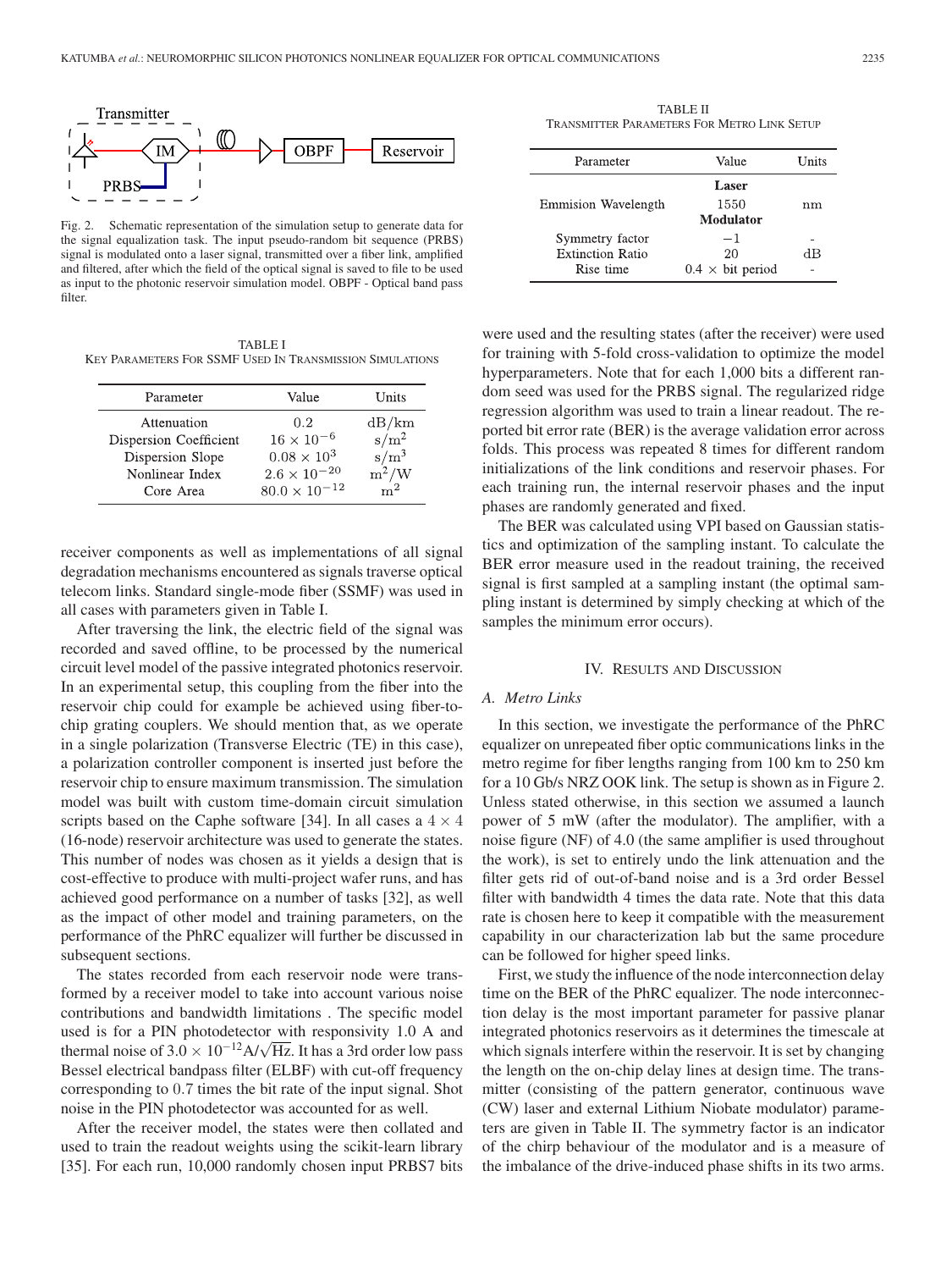

Fig. 3. Error rates vs reservoir interconnection delay and fiber length for 16 node PhRC equalizer for an NRZ-OOK link at 10 Gb/s.



Fig. 4. Error rate vs latency and fiber length for a reservoir with interconnection delay time equal to half the bit duration.

A value of -1 means ideal intensity modulation with no chirp, meaning that the two drive voltages are equal in magnitude but out of phase.

As seen in Figure 3, the regime of best operation of the PhRC equalizer corresponds to an interconnection length that corresponds to a delay of half the bit duration. This result demonstrates that under these link conditions, the condition of the optimal interconnection delay coincides with those for the header recognition and bit level tasks of [32]. For the rest of the discussions in this section we therefore fix the interconnection length of the reservoir to this value.

As in any causal system, the reservoir output requires a finite time before responding to the input. We therefore need to find the delay between the input and the corresponding desired output for which the reservoir can best solve the task. This delay is termed latency in this work (we assume here that there are no external, more rigid latency constraints to take into account). In the interconnection delay studies above (as illustrated in Figure 3), we arbitrarily set the value of the latency to 1 bit duration. This turns out to be a good choice: Figure 4 shows that the latency has a significant impact on the performance of the reservoir (more than 10 dB difference in BER for most fiber lengths). The best latency depends on the fiber length, but is usually close to one bit period.



Fig. 5. Error rate vs data rate for a reservoir with interconnection delay time equal to half the bit duration and latency 1 bit. A Hard Decision Forward Error Correction limit (HD-FEC limit) of  $0.2 \times 10^{-2}$  is also shown (dashed blue line). Error free operation is possible for all error rate values below this limit.

For all subsequent simulations in this section, we therefore set the reservoir inter-node delay time to half the data rate and the latency to 1 bit duration.

We then investigate the performance of this reservoir design for equalization for links running at different data rates. The results, given in Figure 5, show that for link lengths less than 200 km in length, the PhRC equalizer can operate at data rates higher than the design data rate of 10 Gb/s. For example for the 100 km link, we get error rates below the FEC limit for data rates close to 20 Gb/s. This result gives a measure of robustness of this particular PhRC equalizer. When designing equalizers for links with higher bit rates, the analysis would need to be repeated to find the best operating parameters (most notably the interconnection delay) for the equalizer.

Finally, we compare the performance of the PhRC equalizer for a link with the launch power changed to 15 mW (from the 5 mW of the previous simulations) to an FIR FFE filter trained on the same amount of data. An adaptive FFE filter with 31 taps is used (The filter goes over the training data four times to allow for convergence). The results are shown in Figure 6. The PhRC equalizer outperforms the FFE equalizer with BERs over 5 orders of magnitude lower at, for example, 150 km and an order or two of magnitude lower at 200 km. The difference in performance originates in the fact that the PhRC equalizer is a nonlinear compensation device; it takes advantage of the nonlinear transformation in the reservoir to better model the distortion and outstrip the performance of the FFE filter. In Figure 6 we also plot the cases with and without the fiber nonlinearity.

We observe that at the distances under consideration, the fiber nonlinearities are not yet deleterious, and in fact performance for the FFE equaliser improves in some cases. While this may seem surprising, similar effects owing to the interplay of nonlinearities and dispersion have been observed before [36]. We do however observe that the reservoir is able to make use of its nonlinear nature to outperform the FFE equalizer for these links, i.e. the nonlinear compensator (the reservoir) is able to exploit these effects to a much higher degree than the linear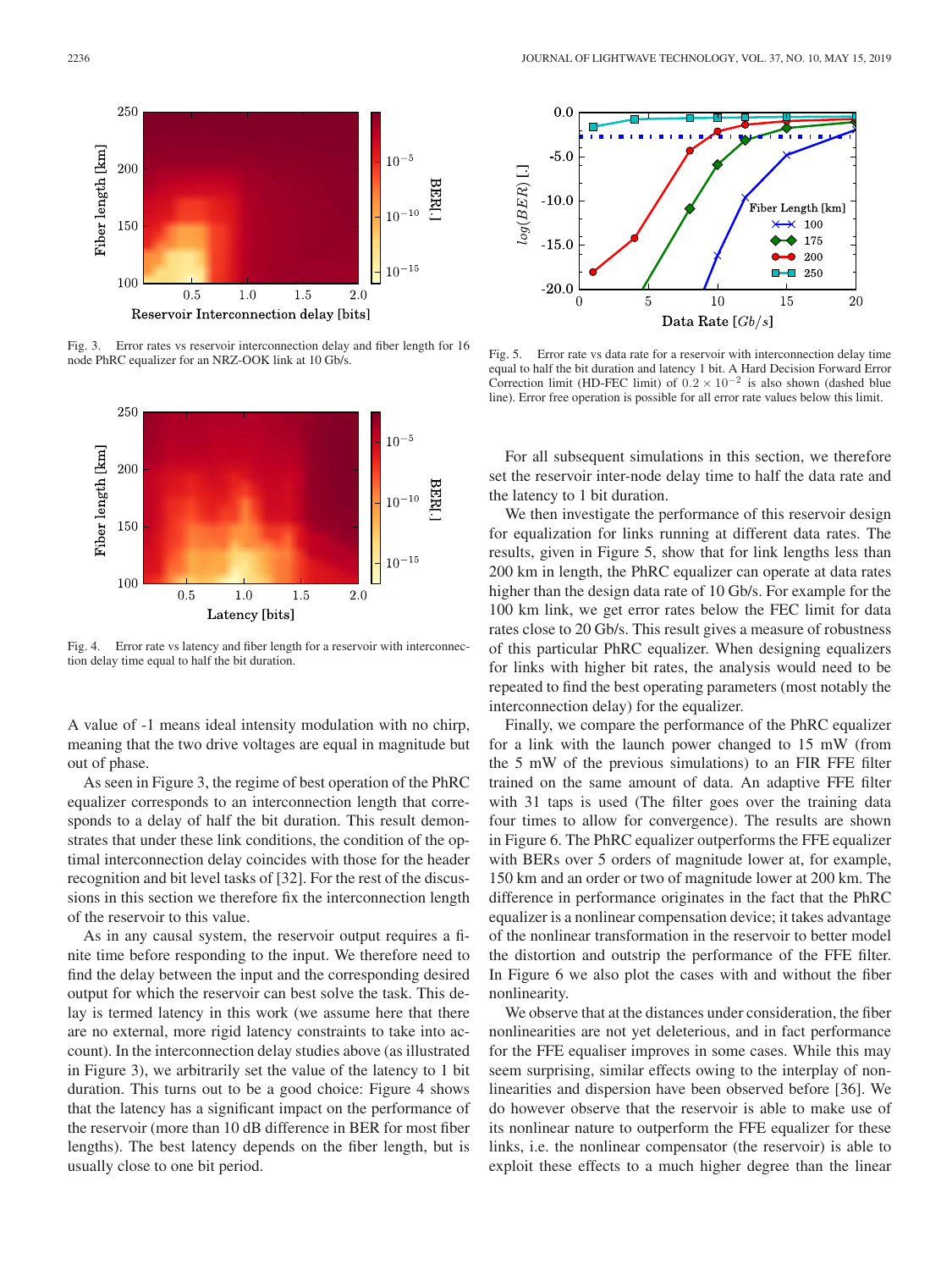

Fig. 6. BER of the PhRC equalizer as compared to that of an FIR Feed Forward Equalizer (FFE) trained on the same amount of data for different fiber lengths. The launch power is set to 15 mW. NL ON- nonlinear propagation. NL OFF nonlinear propagation is deactivated (Nonlinear Index of the fiber in Table I is set to 0).

compensator (the FFE). It is also interesting that the reservoirs performance is the same when the non-linearities are turned on or off. Its worth mentioning that in both cases, the weights used in the reservoir are different, which will result in the equaliser being in a different dynamical regime. The fact that ultimately these two reservoirs give similar performance, means that this performance limit is determined by the properties of reservoir computing, and not so much affected by the details of the nonlinear effects present in the channel. This is an important benefit, because it means that the same architecture (after retraining the weights) is very robust against variations in the details of the underlying transmission system.

#### *B. High-Speed Short-Reach Links*

We now investigate the applicability of the PhRC equalizer to high-speed short-reach IM/DD applications. EAMs are particularly suitable for high-speed short-reach communication links as they are low-cost and compact compared to external  $LiNbO<sub>3</sub>$  modulators, can be designed to have relatively low chirp (for example when compared to directly modulated DFB lasers) and can be driven with lower driving voltage amplitudes. They can additionally be monolithically integrated on the same chip as a DFB continuous wave (CW) laser to yield a compact transmitter module - so called electroabsorption modulatorintegrated distributed-feedback (EADFB) lasers. EADFB lasers with speeds over 50 Gb/s were demonstrated in [37] and are competitive candidates for the next beyond 400 Gb/s optical communication links (multilane).

We set up a 40 Gb/s link using a CW DFB laser and an EAM with parameters given in Table III. The input PRBS signal is then propagated for distances ranging from 1 km to 25 km. Just as in the previous section, we perform a search for the optimum reservoir interconnection length and find that it lies somewhere between 20% and 50% of the bit duration. We assume a latency of 1 bit duration for the readout training phase as before.

The results for the BER obtained with the PhRC equalizer for the different fiber lengths are given in Figure 9 and show that

TABLE III TRANSMITTER PARAMETERS FOR HIGH-SPEED SHORT-REACH LINK SETUP

| Parameter                              | Value        | Units |
|----------------------------------------|--------------|-------|
|                                        | Laser        |       |
| Output Power                           | 10           | mW    |
| Emmision Wavelength                    | 1550         | nm    |
|                                        | EAM          |       |
| Driver Voltage                         | 2.6          | V     |
| Driver Bias                            | $-3$         | V     |
|                                        | EAM          |       |
| Transmission characteristics (1550 nm) | see Figure 8 |       |



Fig. 7. Schematic representation of the setup used for short reach simulations. The Mach-Zehnder Modulator of Figure 2 is replaced by an Electro-Absorptive Modulator. The EDFA at the end of the link has also been removed.



Fig. 8. Voltage-dependent transmission of the EAM used for the high speed short reach link at 1550 nm.



Fig. 9. BER vs fiber length for 40 Gb/s short reach access link with a DFB and an EAM. The blue dashed line indicates the HD-FEC limit and the the filled section demarcates the error margin.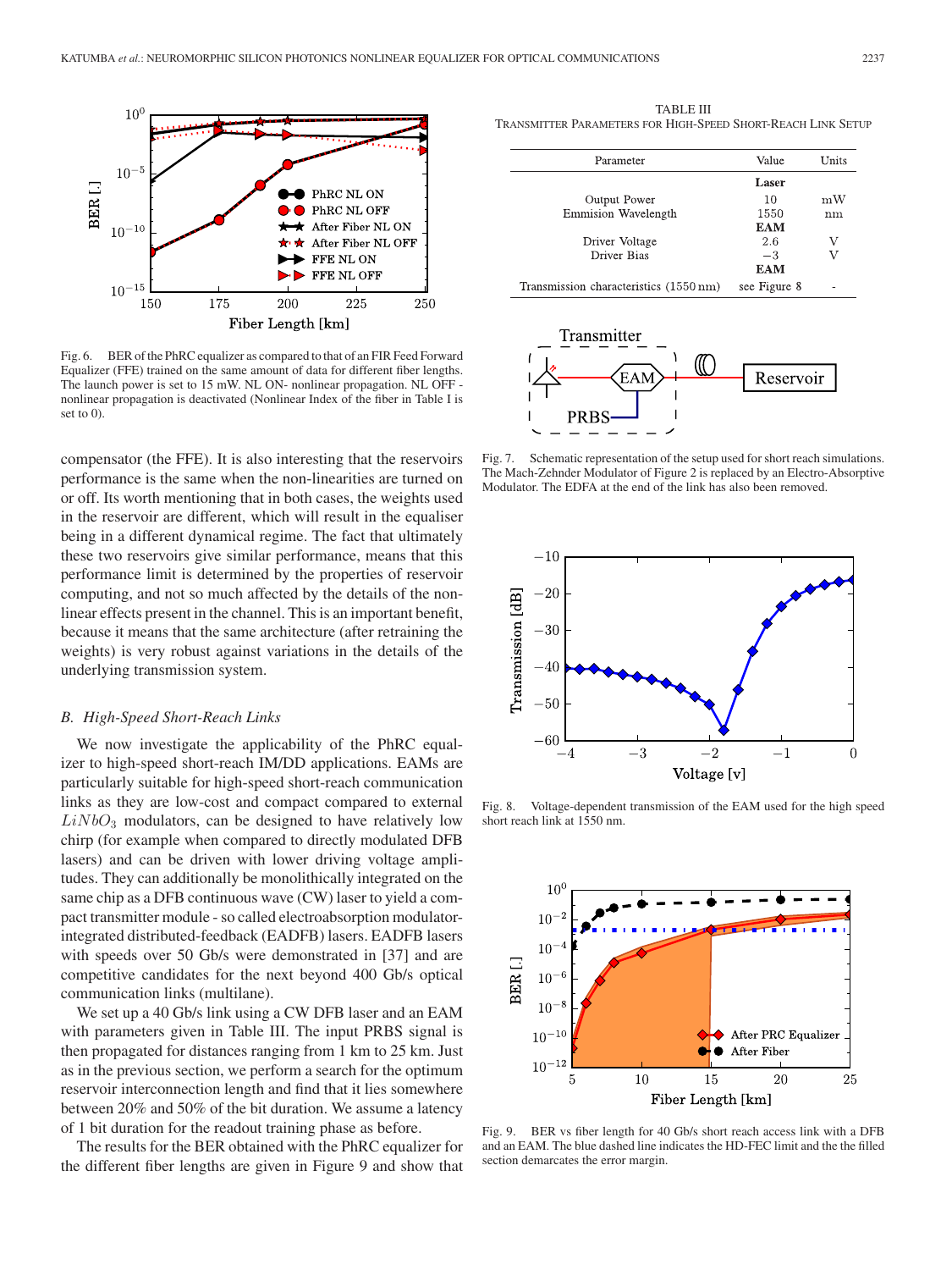we can triple the reach of links from 5 km to 15 km by using the PhRC equalizer compared to the case of no equalization.

# V. CONCLUSION

In this paper, we have presented a design for an integrated photonics reservoir equalizer that can undo imperfections in optical communication links. We have numerically studied the performance of this PhRC equalizer for two different types of IM/DD links: metro and high-speed short-reach. We can reach below the SD-FEC limit for metro links up to 200 km and we can extend the reach for a high-speed short-reach link running at 40 Gb/s with an EAM from 5 km to 15 km. In the future, we expect this task will serve as an important experimental benchmark for our integrated photonics reservoirs targeted at optical communication tasks.

In the short run, we also plan to extend this analysis to other IM/DD-compatible modulation formats such as DMT, duobinary and DPSK. Subsequently, we will verify the performance of the device on chips that are currently being fabricated.

#### **REFERENCES**

- [1] I. Djordjevic, W. Ryan, and B. Vasic, *Coding For Optical Channels*. Boston, MA, USA: Springer, 2010.
- [2] E. Ip and J. M. Kahn, "Compensation of dispersion and nonlinear impairments using digital backpropagation," *J. Lightw. Technol.*, vol. 26, no. 20, pp. 3416–3425, Oct. 2008.
- [3] D. Rafique, J. Zhao, and A. D. Ellis, "Digital back-propagation for spectrally efficient WDM 112 Gbit/s PM m-ary QAM transmission," *Opt. Express*, vol. 19, no. 6, pp. 5219–5224, 2011.
- [4] L. Liu et al., "Intrachannel nonlinearity compensation by inverse Volterra series transfer function," *J. Lightw. Technol.*, vol. 30, no. 3, pp. 310–316, Feb. 2012.
- [5] D. Rafique, "Fiber nonlinearity compensation: Commercial applications and complexity analysis," *J. Lightw. Technol.*, vol. 34, no. 2, pp. 544–553, Jan. 2016.
- [6] X. Liu, A. R. Chraplyvy, P. J. Winzer, R. W. Tkach, and S. Chandrasekhar, "Phase-conjugated twin waves for communication beyond the Kerr nonlinearity limit," *Nature Photon.*, vol. 7, no. 7, pp. 560–568, 2013.
- [7] M. Jarajreh *et al.*, "Artificial neural network nonlinear equalizer for coherent optical OFDM," *IEEE Photon. Technol. Lett.*, vol. 27, no. 4, Feb. 2015, Art. no. 387–390.
- [8] Y. Han, S. Yu, M. Li, J. Yang, and W. Gu, "An SVM-based detection for coherent optical APSK systems with nonlinear phase noise," *IEEE Photon. J.*, vol. 6, no. 5, Oct. 2014, Art. no. 7100510.
- [9] E. Giacoumidis *et al.*, "Comparison of DSP-based nonlinear equalizers for intra-channel nonlinearity compensation in coherent optical OFDM," *Opt. Lett.*, vol. 41, no. 11, pp. 2509–2512, 2016.
- [10] D. Zibar, M. Piels, R. Jones, and C. G. Schaeffer, "Machine learning techniques in optical communication," *J. Lightw. Technol.*, vol. 34, no. 6, pp. 1442–1452, Mar. 2016.
- [11] A. Argyris, J. Bueno, and I. Fischer, "Photonic machine learning implementation for signal recovery in optical communications," *Sci. Rep.*, vol. 8, no. 1, 2018, Art. no. 8487.
- [12] Z. Xian *et al.*, "PDM PAM-4 with IM-DD using a simple MIMO DSPbased receiver for short reach communications," in *Proc. Asia Commun. Photon. Conf.*, 2015, Paper AM3E.3.
- X. Zhou *et al.*, "Polarization-multiplexed DMT with IM-DD using  $2 \times 2$ MIMO processing based on sop estimation and MPBI elimination," *IEEE Photon. J.*, vol. 7, no. 6, Dec. 2015, Art. no. 7802812.
- [14] W. Maass, T. Natschläger, and H. Markram, "Real-time computing without stable states: A new framework for neural computation based on perturbations," *Neural Comput.*, vol. 2560, pp. 2531–2560, 2002.
- [15] H. Jaeger and H. Haas, "Harnessing nonlinearity: Predicting chaotic systems and saving energy in wireless communication," *Science*, vol. 304, pp. 78–80, 2004.
- [16] D. Verstraeten, B. Schrauwen, M. D'Haene, and D. Stroobandt, "An experimental unification of reservoir computing methods," *Neural Netw.*, vol. 20, no. 3, pp. 391–403, 2007.
- [17] A. Katumba *et al.*, "Neuromorphic computing based on silicon photonics and reservoir computing," *IEEE J. Sel. Topics Quantum Electron.*, vol. 24, no. 6, Nov./Dec. 2018, Art. no. 8300310.
- [18] H. Hauser, A. Ijspeert, R. Füchslin, R. Pfeifer, and W. Maass, "Towards a theoretical foundation for morphological computation with compliant bodies," *Biol. Cybern.*, vol. 105, no. 2011, pp. 355–370, 2011.
- [19] H. O. Sillin *et al.*, "A theoretical and experimental study of neuromorphic atomic switch networks for reservoir computing," *Nanotechnology*, vol. 24, 2013, Art. no. 384004.
- [20] M. S. Kulkarni and C. Teuscher, "Memristor-based reservoir computing," in *Proc. IEEE/ACM Int. Symp. Nanoscale Archit.*, 2012, pp. 226–232.
- [21] K. Vandoorne, "Photonic reservoir computing with a network of coupled semiconductor optical amplifiers," Ph.D. dissertation, Dept. Info. Technol. (INTEC), Ghent Univ., Ghent, Belgium, 2011.
- [22] Y. Paquot *et al.*, "Optoelectronic reservoir computing," *Sci. Rep.*, vol. 2, 2012, Art. no. 287.
- [23] Q. Vinckier *et al.*, "High-performance photonic reservoir computer based on a coherently driven passive cavity," *Optica*, vol. 2, no. 5, pp. 438–446, 2015.
- [24] D. Brunner, M. C. Soriano, C. R. Mirasso, and I. Fischer, "Parallel photonic information processing at gigabyte per second data rates using transient states," *Nature Commun.*, vol. 4, 2013, Art. no. 1364.
- [25] L. Appeltant *et al.*, "Information processing using a single dynamical node as complex system," *Nature Commun.*, vol. 2, 2011, Art. no. 468.
- [26] L. Larger *et al.*, "Photonic information processing beyond Turing: An optoelectronic implementation of reservoir computing," *Opt. Express*, vol. 20, no. 3, p. 3241–3249, 2012.
- [27] F. Duport, B. Schneider, A. Smerieri, M. Haelterman, and S. Massar, "Alloptical reservoir computing," *Opt. Express*, vol. 20, no. 20, pp. 22783– 22795, 2012.
- [28] K. Hicke, M. Escalona-Morán, D. Brunner, M. C. Soriano, I. Fischer, and C. R. Mirasso, "Information processing using transient dynamics of semiconductor lasers subject to delayed feedback," *IEEE J. Sel. Topics Quantum Electron.*, vol. 19, no. 4, Jul./Aug. 2013, Art. no. 1501610.
- [29] C. Mesaritakis, V. Papataxiarhis, and D. Syvridis, "Micro ring resonators as building blocks for an all-optical high-speed reservoir-computing bit-pattern-recognition system," *J. Opt. Soc. Amer. B*, vol. 30, 2013, Art. no. 3048.
- [30] M. A. A. Fiers *et al.*, "Nanophotonic reservoir computing with photonic crystal cavities to generate periodic patterns," *IEEE Trans. Neural Netw. Learn. Syst.*, vol. 25, no. 2, pp. 344–355, Feb. 2014.
- [31] H. Zhang *et al.*, "Integrated photonic reservoir computing based on hierarchical time-multiplexing structure," *Opt. Express*, vol. 22, no. 25, pp. 31356–31370, 12 2014.
- [32] K. Vandoorne *et al.*, "Experimental demonstration of reservoir computing on a silicon photonics chip," *Nature Commun.*, vol. 5, 2014, Art. no. 3541.
- [33] A. Katumba, M. Freiberger, P. Bienstman, and J. Dambre, "A multipleinput strategy to efficient integrated photonic reservoir computing," *Cogn. Comput.*, vol. 9, pp. 307–314, 2017.
- [34] M. Fiers *et al.*, "Time-domain and frequency-domain modeling of nonlinear optical components at the circuit-level using a node-based approach," *J. Opt. Soc. Amer. B*, vol. 29, no. 5, pp. 896–900, 2012.
- [35] F. Pedregosa *et al.*, "Scikit-learn: Machine learning in {P}ython," *J. Mach. Learn. Res.*, vol. 12, pp. 2825–2830, 2011.
- [36] E. Information, "Digital chromatic dispersion pre-management enabled single-lane 112 Gb / s PAM-4 signal transmission over 80 km SSMF," *Opt. Lett.*, vol. 43, no. 7, pp. 1495–1498, 2018.
- [37] T. Fujisawa *et al.*, "Ultra-high-speed electroabsorption modulator integrated lasers for 100GbE and beyond," in *Proc. Tech. Dig.—17th Opto-Electron. Commun. Conf.*, 2012, pp. 75–76.

**Andrew Katumba** (S'14) was born in Masaka, Uganda, in 1985. He received the M.Sc. degree in optics and photonics from Karlsrule Institute of Technology, Karlsruhe, Germany, in 2013. He is currently working toward the Ph.D. degree in photonics engineering with the Photonics Research Group, Gent Universityimec, Gent, Belgium. His current research focuses on photonic neuromorphic architectures for high-speed optical telecommunications systems. He is a student member of IEEE Photonics Society and the International Society for Optics and Photonics.